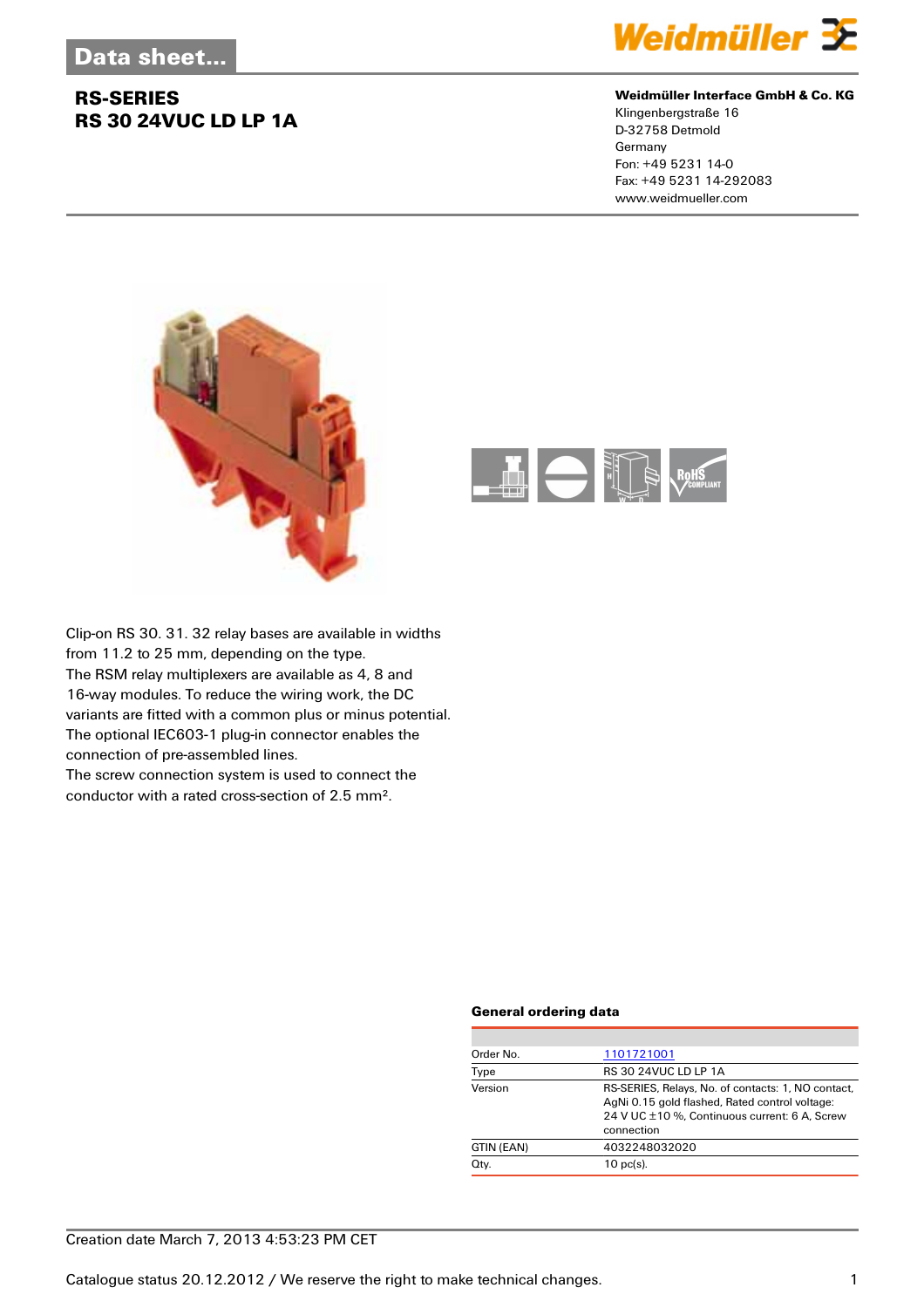### **RS-SERIES RS 30 24VUC LD LP 1A**

# **Technical data**

**Ratings**



#### **Weidmüller Interface GmbH & Co. KG**

Klingenbergstraße 16 D-32758 Detmold Germany Fon: +49 5231 14-0 Fax: +49 5231 14-292083

| Conductor connection system                              | Screw connection           | Humidity                                                         | 40 °C / 93 % rel. humidity,<br>no condensation |
|----------------------------------------------------------|----------------------------|------------------------------------------------------------------|------------------------------------------------|
| <b>Dimensions and weights</b>                            |                            |                                                                  |                                                |
|                                                          |                            |                                                                  |                                                |
| Width                                                    | 11.2 mm                    | Height                                                           | 70 mm                                          |
| Depth                                                    | 56 mm                      | Net weight                                                       | 30.6 <sub>g</sub>                              |
| <b>Temperatures</b>                                      |                            |                                                                  |                                                |
| Operating temperature                                    | $-25 °C+40 °C$             |                                                                  | $-40 °C+60 °C$                                 |
|                                                          |                            | Storage temperature                                              |                                                |
| <b>Connection data</b>                                   |                            |                                                                  |                                                |
| Clamping range, rated connection                         | $2.5 \text{ mm}^2$         | Clamping range, rated connection, min. 0.5 mm <sup>2</sup>       |                                                |
| Clamping range, rated connection, max. 4 mm <sup>2</sup> |                            | Stripping length, rated connection                               | 8 mm                                           |
| Input                                                    |                            |                                                                  |                                                |
|                                                          |                            |                                                                  |                                                |
| Rated control voltage                                    | 24 V UC ±10 %              | <b>Rated current AC</b>                                          | 9 <sub>m</sub> A                               |
| <b>Rated current DC</b>                                  | 9 <sub>m</sub> A           | Power rating                                                     | 0.45 W // 0.7 VA                               |
| Pull-in (sparkover) / drop-out voltage DC<br>coil        | 21.5 V                     | Pull-in / drop-out current, DC coil                              | 3.5 <sub>m</sub> A                             |
|                                                          |                            |                                                                  |                                                |
| <b>Output</b>                                            |                            |                                                                  |                                                |
| Max. switching voltage, AC                               | 250 V                      | Continuous current                                               | 6 A                                            |
| making current                                           | 8 A                        | Max. switching power                                             | 2000 VA                                        |
| Switch-on delay                                          | $\leq$ 8 ms                | Switch-off delay                                                 | ≤ 16 ms                                        |
| <b>Duration of Bounce</b>                                | $\leq$ 3 ms                | Min. switching power                                             | 250 mW                                         |
| Max. switching frequency at rated load                   | $0.1$ Hz                   |                                                                  |                                                |
| <b>Contact specifications</b>                            |                            |                                                                  |                                                |
|                                                          |                            |                                                                  |                                                |
| No. of contacts                                          | 1                          | Contact design                                                   | NO contact                                     |
| Contact material                                         | AgNi 0.15 gold flashed     | Mechanical service life                                          | 20 x $10^6$ switching cycles                   |
| Electrical service life of AC coil                       | $> 7x105$ Switching cycles | Electrical service life, DC coil                                 | $> 5x105$ switching cycles                     |
| <b>Insulation coordination</b>                           |                            |                                                                  |                                                |
|                                                          |                            |                                                                  |                                                |
| Rated voltage                                            | 250V                       | Clearance and creepage distances for<br>control side - load side | $> 3$ mm                                       |
| Impulse withstand voltage                                | 4 kV                       | Protection degree                                                | <b>IP 20</b>                                   |
| Pollution severity                                       | 2                          | Surge voltage category                                           | Ш                                              |
| <b>Other technical data</b>                              |                            |                                                                  |                                                |
|                                                          |                            |                                                                  |                                                |
| Version                                                  | Relay coupler              | Free-wheel diode                                                 | No                                             |
| Further details of approvals / standards                 |                            |                                                                  |                                                |
| <b>Standards</b>                                         | <b>DIN EN 50178</b>        |                                                                  |                                                |
|                                                          |                            |                                                                  |                                                |